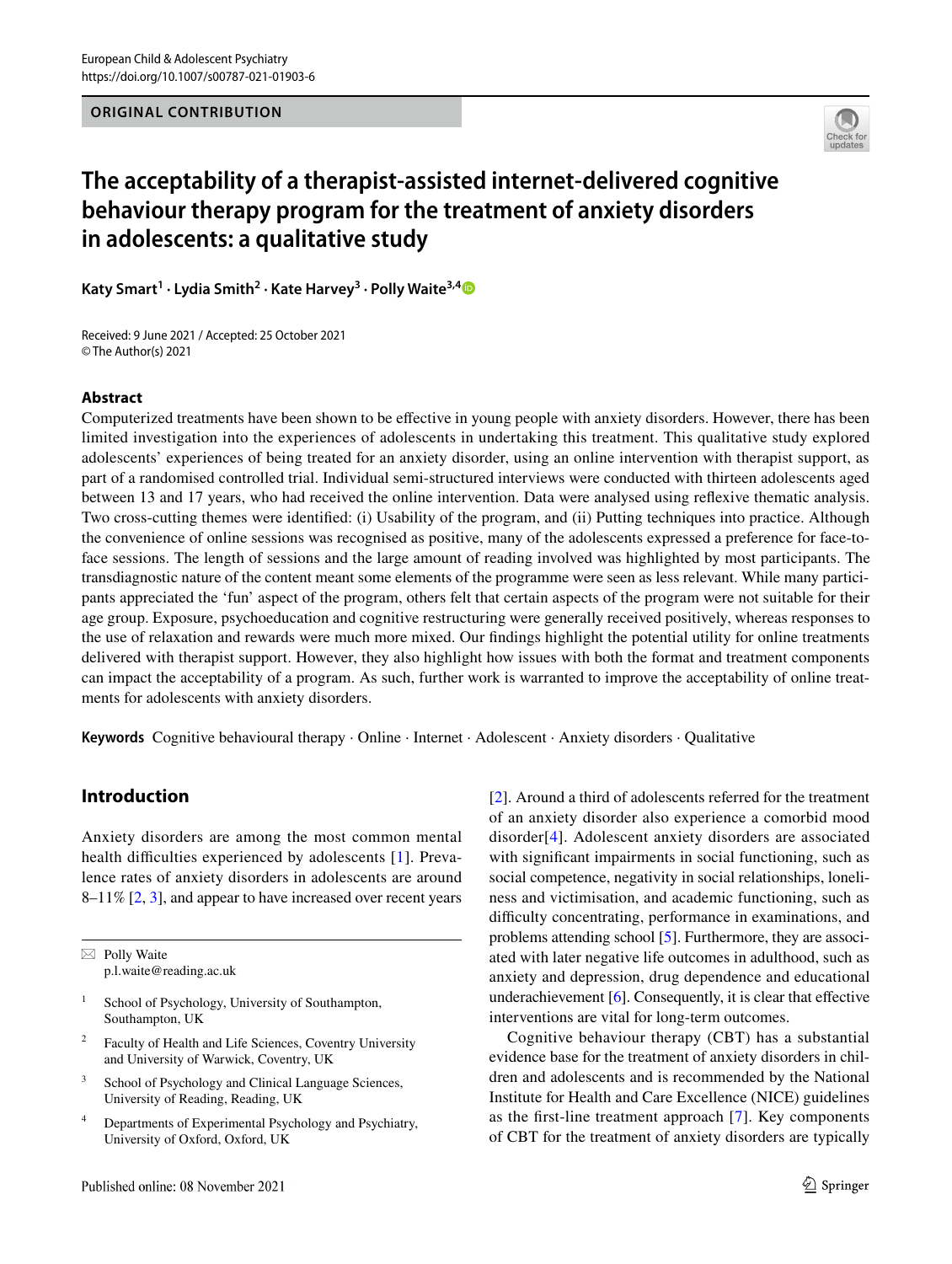exposure to feared situations or stimuli in a graded way (such as through an exposure hierarchy), accompanied by anxiety management strategies, including psychoeducation about anxiety, cognitive restructuring to identify and challenge negative automatic thoughts and skills training such as relaxation or problem-solving (e.g., [[8\]](#page-11-1), [9\)](#page-11-2). The most recent Cochrane review of CBT for anxiety disorders in children and adolescents (aged 2–19 years) found that remission rates for the primary anxiety disorder were greater following CBT versus wait list controls (49.4% and 17.8%, respectively) [\[10\]](#page-11-3).

Although anxiety disorders can be treated efectively, only a minority of young people access specialist mental health services [[2,](#page-10-1) [11](#page-11-4), [12\]](#page-11-5). A recent systematic review examined the reasons given by young people for not seeking or accessing professional help for mental health problems. They identifed a complex array of factors, with barriers including perceived social stigma and feelings of embarrassment, lack of accessibility (e.g., time, transport, cost), and a lack of available help [[13\]](#page-11-6). Research also indicates that adolescents prefer to rely on themselves instead of seeking professional support for their difficulties  $[14]$  $[14]$ . Online interventions may, therefore, be a means of reducing barriers and engaging young people in therapy, enabling those who are unable or unwilling to engage in a face-to-face intervention to receive treatment [\[15](#page-11-8), [16\]](#page-11-9). This advantage has been particularly evident during the COVID-19 pandemic, allowing individuals to access therapy without the potential health risks of sessions being in-person [[17](#page-11-10)]. Delivery through an online program may also reduce therapist time and enable services to shorten waiting lists [[18](#page-11-11)]. Although positive findings are emerging for the use of online interventions [[19](#page-11-12)], there remain challenges that need to be addressed. Whilst some users value the anonymity and privacy afforded, others perceive this to be impersonal and there can be difficulties maintaining compliance [\[20](#page-11-13)].

The current study is focused on an online CBT program for adolescents with anxiety disorders, *BRAVE for Teenagers-ONLINE* [\[21](#page-11-14)]. Positive outcomes were demonstrated in the initial randomised controlled trial undertaken in Australia, with no signifcant diferences found between the therapist-supported online version and face-to-face treatment [\[22](#page-11-15)]. By the 12-month follow-up, diferences remained non-signifcant; with 78% and 81%, respectively, no longer meeting criteria for their primary diagnosis. This program was then evaluated in a randomised controlled trial within a routine clinical service within the National Health Service in the UK [[23\]](#page-11-16). Although the proportion of adolescents who were free of their primary anxiety disorder post-treatment (40.0%) was broadly consistent with Spence et al.'s [\[22\]](#page-11-15) fndings at the 12-week assessment time point (34.1%), there was no signifcant diference post-treatment between the immediate treatment and waitlist groups in remission of primary anxiety disorder (Odds Ratio (OR)=2.19, 95% CI 0.72–6.70). This suggests that within routine clinical services at least, it is crucial to understand the acceptability of such treatments to inform further treatment development.

The importance of user engagement in the design and development of new interventions has been increasingly recognised [[24\]](#page-11-17). In particular, qualitative methodology can be used to investigate patient perspectives of therapy as part of a co-design process or to examine the acceptability of existing therapeutic interventions to increase acceptability and efectiveness. In a qualitative meta-synthesis of eight studies of user (adults and young people) experiences of computerised therapy for anxiety and depression, Knowles et al. [\[25](#page-11-18)] identifed two themes: frst, that the programme needed to be sensitive to the user as an individual (e.g., providing personalised and relevant material appropriate to their specifc needs) and second, that the format could both provide a sense of ownership and control but also burden, as it places greater demands on the user to motivate themselves to login and complete the activities, in the absence of support from a therapist. Both these themes were endorsed in the two studies in the meta-synthesis that involved adolescents, receiving an online self-help program for psychological distress (aged 15–18 years; [\[26\]](#page-11-19)) and subclinical depression (aged 14–21 years; [[27\]](#page-11-20)).

However, as far as we are aware there has been no qualitative research investigating the acceptability of treatments for young people using an online intervention for the treatment of anxiety disorders. Qualitative approaches provide rich, participant-driving data and are useful in the context of randomised controlled trials as part of a mixed method approach to explore a range of issues related to acceptability [[28\]](#page-11-21). This may include the perceived value, benefts, harms or unintended consequences of the intervention, barriers and facilitators to engagement, perceived 'active ingredients', and who is most likely to respond positively to the intervention [[29,](#page-11-22) [30](#page-11-23)]. Accordingly, the aim of this qualitative study was to explore the acceptability of a therapist-supported online CBT program for the treatment of an anxiety disorder in adolescents, to understand what they liked and disliked, their perceptions of diferent aspects of the program, and how the program might be improved.

#### **Methods**

The study adopted the epistemological and ontological position that reality is considered subjective, derived from participants' perspectives, and can be described in terms of the meanings that participants attach to experiences. To ensure rigour, the COREQ checklist [[31\]](#page-11-24) was used for reporting (see Online Resource). Ethical approval for the study was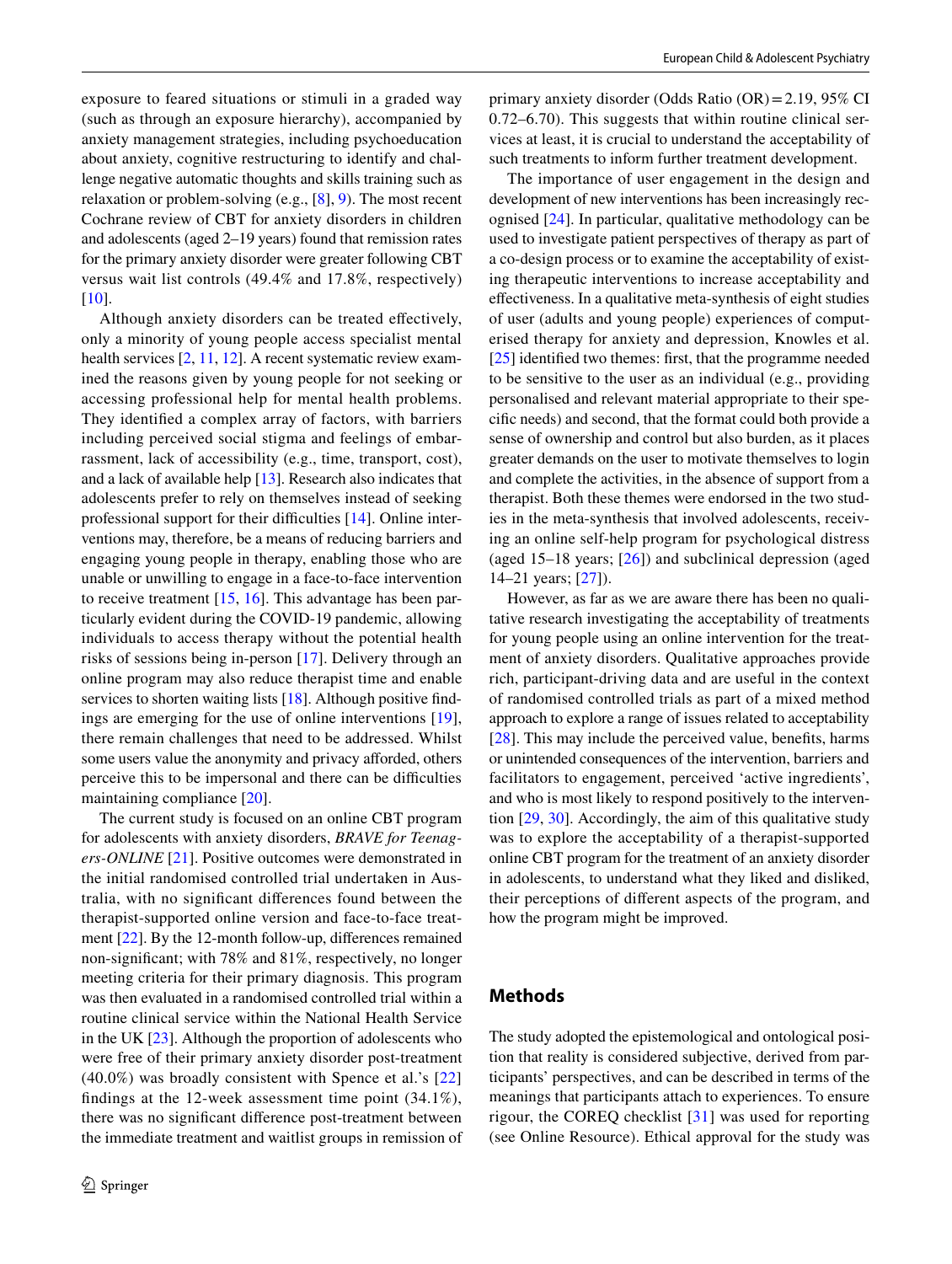granted by the National Research Ethics Committee London – Brent (reference: 12/LO/0119) and the University of Reading Research Ethics Committee.

#### **Participants**

Participants of this study had taken part in a randomised controlled trial of a therapist-supported Internet treatment for adolescent anxiety disorders in a UK NHS Child and Adolescent Mental Health Service (CAMHS) (trial registration number: ISRCTN79652741).

To be eligible for the trial, adolescents had to meet DSM-IV diagnostic criteria [[32\]](#page-11-25) for either generalized anxiety disorder, separation anxiety disorder, social anxiety disorder, specifc phobia, panic disorder with or without agoraphobia or agoraphobia without panic disorder, and this had to be identifed as the primary problem. Adolescents could receive psychotropic medication if it had been on a stable dosage for 2 months. Adolescents were excluded if they had psychotic symptoms, substance dependence, conduct disorder, an autistic spectrum disorder, learning problems that would interfere with their understanding and participation in the trial (based on school, clinic or parent information), had self-harmed within the previous month, were not able to understand and speak English at an age-appropriate level or were currently receiving any other therapy or treatment for anxiety. Participants were also required to have a computer and Internet access at home.

To be eligible for the qualitative study, the adolescent needed to have participated in the trial but there was no requirement relating to the number of sessions they had completed. Thirteen adolescents took part in this study, all of whom had completed at least eight (of the ten) sessions of the program. Table [1](#page-3-0) presents demographic and clinical background information for each participant.

# **Sampling**

Participants were approached to take part in the qualitative study at the time of their 6-month follow-up assessment in the clinic  $(n=9)$  or if the 6-month follow-up assessment time point had passed, via an email to their parent/carer (*n*=33). Sixteen young people who were eligible were not invited, either because families had opted out of further contact or we no longer had their up-to-date contact details. The email emphasised that we were keen to hear a range of views, including from young people who had started but not completed the program and/or the follow-up assessment. Of those approached face-to-face at the time of the follow-up assessment, all agreed to participate. Of the 33 sent an email invitation, 4 (12%) consented to participate in the interview. Twenty-seven individuals (82%) did not respond to the email, 1 person (3%) declined to take part due to increased levels of anxiety and the other young person (3%) did not take part as they no longer lived in the UK. Because participants for this study were drawn from a sample recruited to a randomised controlled trial, we intended to create a pool of eligible participants and purposively sample young people who were diverse on key demographic and clinical characteristics. However, in practice, our ability to purposively sample was limited by the number of young people declining to participate and constraints relating to time and capacity. To determine a reasonable point at which to cease data collection, we kept under review the extent to which each interview resulted in a refnement of our codes, and judged that the information generated in the fnal two interviews (of 13) had not led to any new codes or themes/subthemes [\[34](#page-11-26)].

#### **Intervention**

The online treatment consisted of *BRAVE for Teenagers-ONLINE* [\[21\]](#page-11-14), an internet-based treatment for adolescent anxiety. It consists of ten weekly sessions, each of approximately 60 min duration, and two booster sessions (1 month and 3 months following treatment) to consolidate skills. Sessions incorporate standard CBT anxiety management strategies including psychoeducation, relaxation training, recognition of the physiological symptoms of anxiety, cognitive strategies of coping self-talk and cognitive restructuring, graded exposure, use of rewards and problem solving. Each participant was supported by a therapist who encouraged them to complete sessions on time, emailed individualised feedback after each session, and provided a telephone call mid-way through to help them plan their exposure hierarchy (the 'BRAVE ladder').

#### **Procedure**

Participants were all referred by primary and secondary care services to the Berkshire NHS Foundation Trust CAMHS Anxiety and Depression Pathway. As part of the routine CAMHS assessment, they were systematically assessed to establish whether they had an anxiety disorder and/or any other diagnoses and to identify the primary problem. This was determined through the Anxiety Disorders Interview Schedule (child and parent-report) (ADIS-C/P) [[33](#page-11-27)]. This is a structured interview, with good psychometric properties [\[35\]](#page-11-28), designed to assess for current DSM-IV anxiety disorders and common comorbid disorders. If the adolescent met eligibility criteria for the trial, both parents and adolescents were given information sheets about the study. The young person and their parent then met with a member of the clinical team for a further appointment to discuss the results of the assessment and the RCT. If they chose to take part in the study, both provided informed consent. If they chose not to take part, they were placed on the waiting list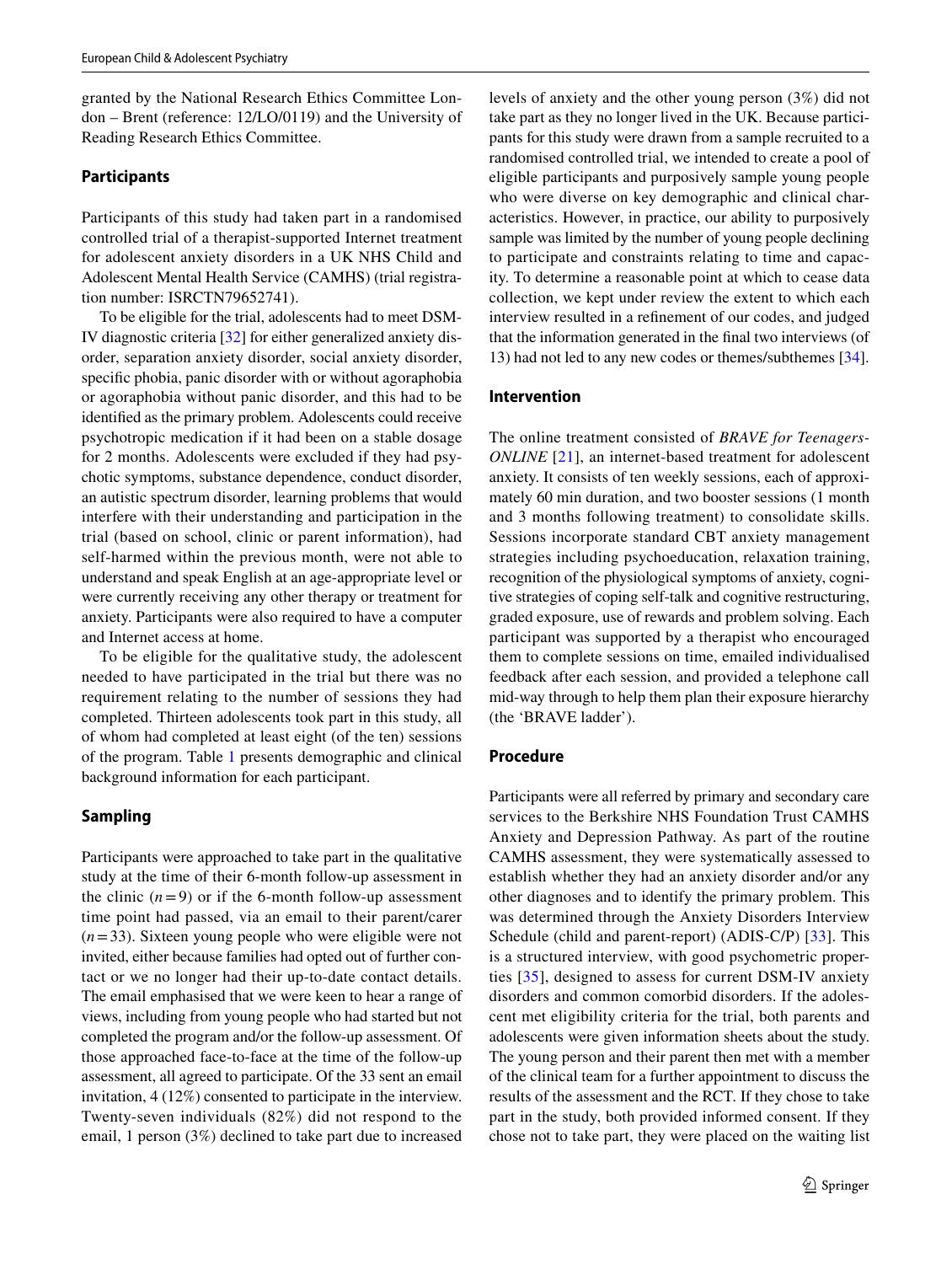<span id="page-3-0"></span>

|  |  |  |  | Table 1 Participants' demographic and clinical characteristics |
|--|--|--|--|----------------------------------------------------------------|
|--|--|--|--|----------------------------------------------------------------|

| Pseudonym Age <sup>a</sup> Gender Ethnicity |    |        |                           | Parent's occu-<br>pation | Pre-treatment<br>primary disor-<br>der (CSR) | Pre-treatment<br>secondary dis-<br>orders (CSR) | Treatment<br>condition | Number<br>of ses-<br>sions | $CGI-I$               |
|---------------------------------------------|----|--------|---------------------------|--------------------------|----------------------------------------------|-------------------------------------------------|------------------------|----------------------------|-----------------------|
| Matthew                                     | 13 | Male   | White British             | Higher profes-<br>sional | Generalized<br>anxiety disor-<br>der(5)      | None                                            | Immediate              | 10                         | Very much<br>improved |
| George                                      | 14 | Male   | White British             | Higher profes-<br>sional | Generalized<br>anxiety disor-<br>der(6)      | None                                            | Immediate              | 10                         | Very much<br>improved |
| Chloe                                       | 13 |        | Female White British      | Higher profes-<br>sional | Generalized<br>anxiety disor-<br>der(5)      | None                                            | Wait-list              | 10                         | Very much<br>improved |
| Isabelle                                    | 14 | Female | Other mixed<br>background | Higher profes-<br>sional | Generalized<br>anxiety disor-<br>der(5)      | None                                            | Wait-list              | 10                         | Very much<br>improved |
| Zoe                                         | 14 |        | Female White British      | Other<br>employed        | Social anxiety<br>disorder(6)                | Generalized<br>anxiety disor-<br>der(5)         | Immediate              | 10                         | Minimally<br>improved |
| Clare                                       | 14 |        | Female White British      | Higher profes-<br>sional | Social anxiety<br>disorder $(5)$             | None                                            | Wait-list              | 10                         | Very much<br>improved |
| Rosie                                       | 13 |        | Female White British      | Higher profes-<br>sional | Social anxiety<br>disorder(7)                | None                                            | Wait-list              | 10                         | No change             |
| Lana                                        | 17 |        | Female White British      | Other<br>employed        | Social anxiety<br>disorder(7)                | None                                            | Wait-list              | 10                         | Very much<br>improved |
| Emma                                        | 13 | Female | Other mixed<br>background | Other<br>employed        | Panic disorder<br>and agora-<br>phobia (7)   | None                                            | Immediate              | 10                         | Much improved         |
| Oliver                                      | 16 | Male   | White British             | Other<br>employed        | Agoraphobia<br>(7)                           | Social anxiety<br>disorder(5)                   | Immediate              | 10                         | Minimally<br>improved |
| Jayne                                       | 17 |        | Female White British      | Higher profes-<br>sional | Specific phobia None<br>(5)                  |                                                 | Wait-list              | 10                         | Very much<br>improved |
| Becky                                       | 16 |        | Female White British      | Higher profes-<br>sional | Specific phobia None<br>(5)                  |                                                 | Wait-list              | 8                          | No change             |
| Amelia                                      | 13 |        | Female White British      | Other<br>employed        | Specific phobia None<br>(6)                  |                                                 | Immediate              | 10                         | Minimally<br>improved |

<sup>a</sup>Participant age at recruitment into the trial. CSR = clinician Severity Rating (ranging from 0 (absent or none) to 8 (very severely disturbing/ disabling); to meet diagnostic criteria, the adolescent was required to have a CSR of 4 or more). CGI-I=Clinical Global Impression – Improve-ment scale (CGI-I) [[49](#page-12-0)] (on a scale from 1 (very much improved) to 7 (very much worse); in line with previous studies (e.g., [\[50\]](#page-12-1)), the data was recoded as a categorical variable (scores of 1 and 2 were 'improved' and scores of 3 to 7 were 'not improved').

for treatment within CAMHS. The recruitment process for the trial is described in more detail in the paper reporting on the trial's outcomes [\[23](#page-11-16)]. Recruitment to the study was from July 2012 to December 2013 and all follow-up assessments were completed by December 2014. Qualitative interviews were conducted between November 2014 and March 2015.

Interviews took place after the fnal 6-month follow-up assessment so that they did not inadvertently act as part of the intervention. The mean length of time before a participant took part in this study was 11 month post-treatment. Data were collected using individual semi-structured, face-to-face interviews with participants. Before the interview took place, participants were told the research aims of the study and that all data would be audio recorded and anonymised. Informed written consent was obtained from all adolescents aged 16 years or older. If adolescents were 15 years or younger, they provided written assent and their parent provided written consent. Nine participants were interviewed in a private room in the clinic (for four participants, this was immediately after their 6-months follow-up assessment) and four were interviewed in their home. The interviews lasted between 33.2 and 60.8 min (mean=44.3 min) and were audio recorded before later being transcribed verbatim. As visual narrative methods can facilitate recall, be a helpful tool to gain a deeper level of insight than asking questions alone [[36](#page-11-29)] and have been successfully used in adolescent mental health research [\[37](#page-11-30)], screenshots of webpages from the intervention were shown to the participants during the interview. The interviewers made feld notes during and after the interviews. During the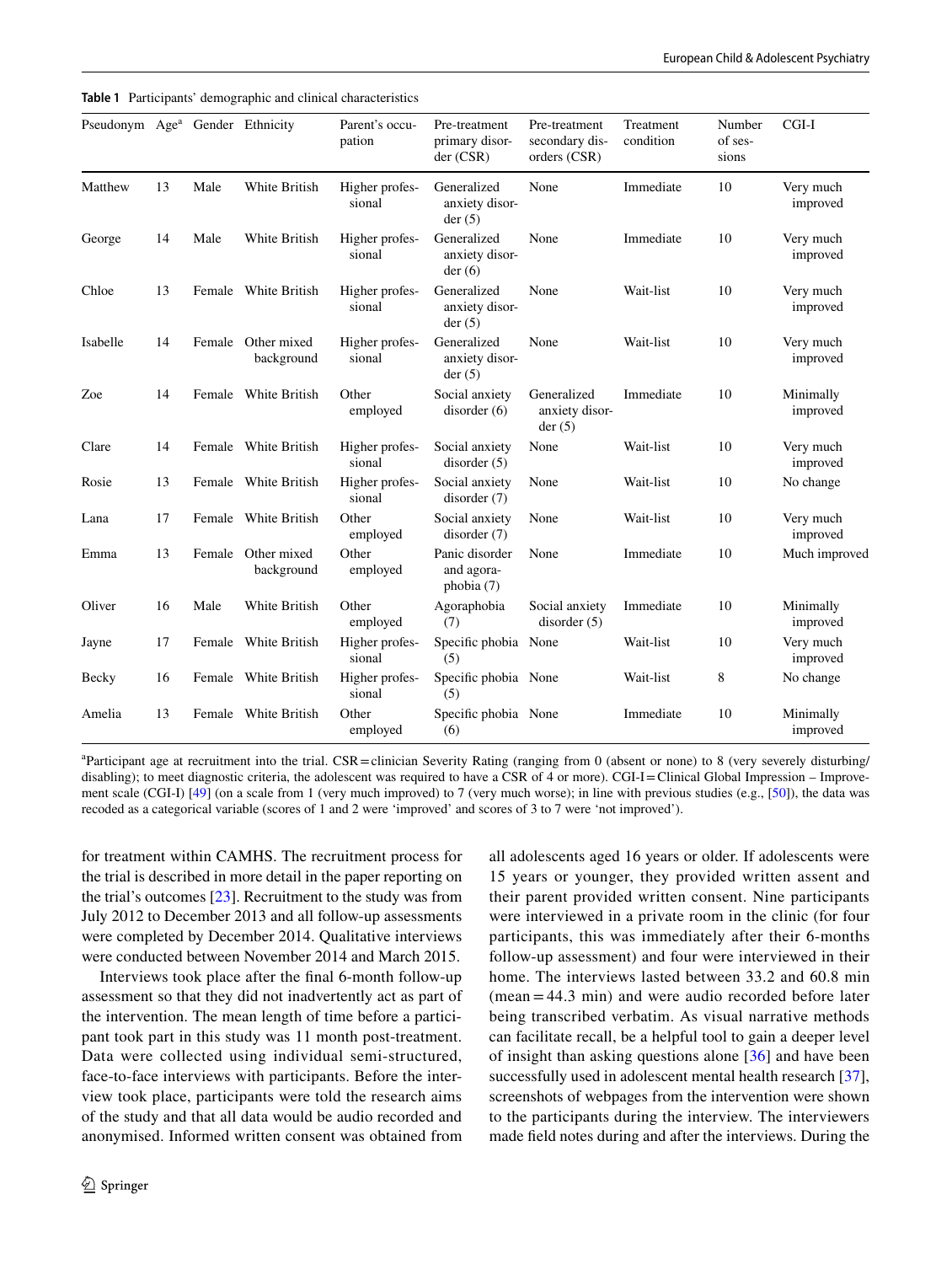interviews, this included thoughts related to the participants' responses and ideas for additional questions. Following the interviews, notes were used to capture details related to the interview, and refections around the interview, including the interviewer's emotional reactions and initial ideas for data analysis. The interviews were conducted either by KS or LS (both female), who had both completed an undergraduate degree and were, at the time, MSc students at the University of Reading. They undertook training in qualitative methods as part of their MSc and completed this research because of an interest in in clinical psychology and in partial fulflment of their MSc qualifcation. They had not been involved in the randomised controlled trial evaluating the program and had no pre-existing relationship with the participants involved in the research or the program itself. Other members of the research team were KH, a qualitative researcher who had no involvement in the RCT, and PW, a clinical psychologist and researcher who had led the trial in the UK, but was not part of the Australian research team who had designed the program.

#### **Topic guide**

A semi-structured topic guide (see electronic supplementary materials) was devised by the research team (PW and KH) to facilitate discussion about participants' perspectives of the program, what they liked and disliked, and how the program might be improved. Questions were open-ended, and probes used fexibly, encouraging participants to talk openly and provide an honest account. The questions were derived from an understanding of the online treatment literature, specifcally the benefts and challenges associated with this method, in addition to anecdotal feedback from participants to therapists in the UK BRAVE-Online trial regarding their opinion of the program.

#### **Data analysis**

Data were managed and stored using the computer software package NVivo, version 10 [\[38\]](#page-11-31). Analysis was undertaken in accordance with Braun and Clarke's [[39](#page-11-32)] description of refexive thematic analysis which was chosen, because it is theoretically fexible and can be guided by a variety of concepts and is consistent with the ontogical and epistemological positioning of this research. Data were analysed following the six phases of refexive thematic analysis [\[39](#page-11-32)]. To ensure familiarity with the data, audio recordings and transcripts were listened to and read multiple times. The researchers also referred back to the feld notes as part of the analysis process but they were not coded and analysed as data. Transcripts were systematically analysed line-by-line, annotated and assigned codes. To ensure a credible account of the data, one researcher (KS) coded all the transcripts, and another (LS) coded one-third. Disagreements were resolved by discussion. KS organised the codes into clusters that refected important patterns in the data. The themes were developed inductively from the data during coding. These preliminary themes and subthemes were then reviewed and revised during meetings with all authors to ensure they accurately represented the data.The product of this process was the classifcation of data into fnal specifc and independent subordinate and superordinate themes.

To ensure that the analysis was conducted with rigour, we applied Guba and Lincoln's four criteria [\[40](#page-11-33), [41\]](#page-11-34). First, we ensured credibility by following Braun and Clarke's [\[39](#page-11-32)] sixstep process of analysis, having a clear process for coding, involving multiple raters, establishing a process for managing disagreements in coding, and incorporating an analysis of discrepancies within the data. Second, transferability was ensured by providing rich accounts of the detail of the data and considering the context of the data. Third, dependability was ensured by reporting the fndings systematically and adopting an 'auditing' approach, i.e., keeping complete and detailed records of all stages of the research. Finally, confrmability was ensured by acknowledging the research team's background, interests and biases and considering how this will have infuenced the fndings and research.

# **Results**

The analysis reported here focuses on the adolescents' experiences of the treatment. Their perspectives come together to form two superordinate themes: (i) Usability of the program design; (ii) Putting techniques into practice. Endorsement of themes and sub themes can be found in Table [2](#page-3-0).

#### **Theme 1: Usability of the program**

# **An online program has benefts, but it is 'not the same' as face‑to‑face treatment**

The convenience of completing sessions online 'in your own time' and not having to travel to the clinic that was 'quite a way to go' was seen positively by Jayne and Matthew, both of whom were very much improved at the end of treatment. However, connectivity and technical issues could get in the way of being able to access the program. 'You could be in the middle of something quite important and the internet cuts out…it's happened so many times' (Zoe), or trying to run the program on an incompatible operating system meaning that 'some of the things just wouldn't come up so I couldn't move on' (George). Others, including those who were very much improved, were clear that they would have chosen to have sessions face to face with a therapist over online delivery, which was seen as 'not the same' (Isabelle).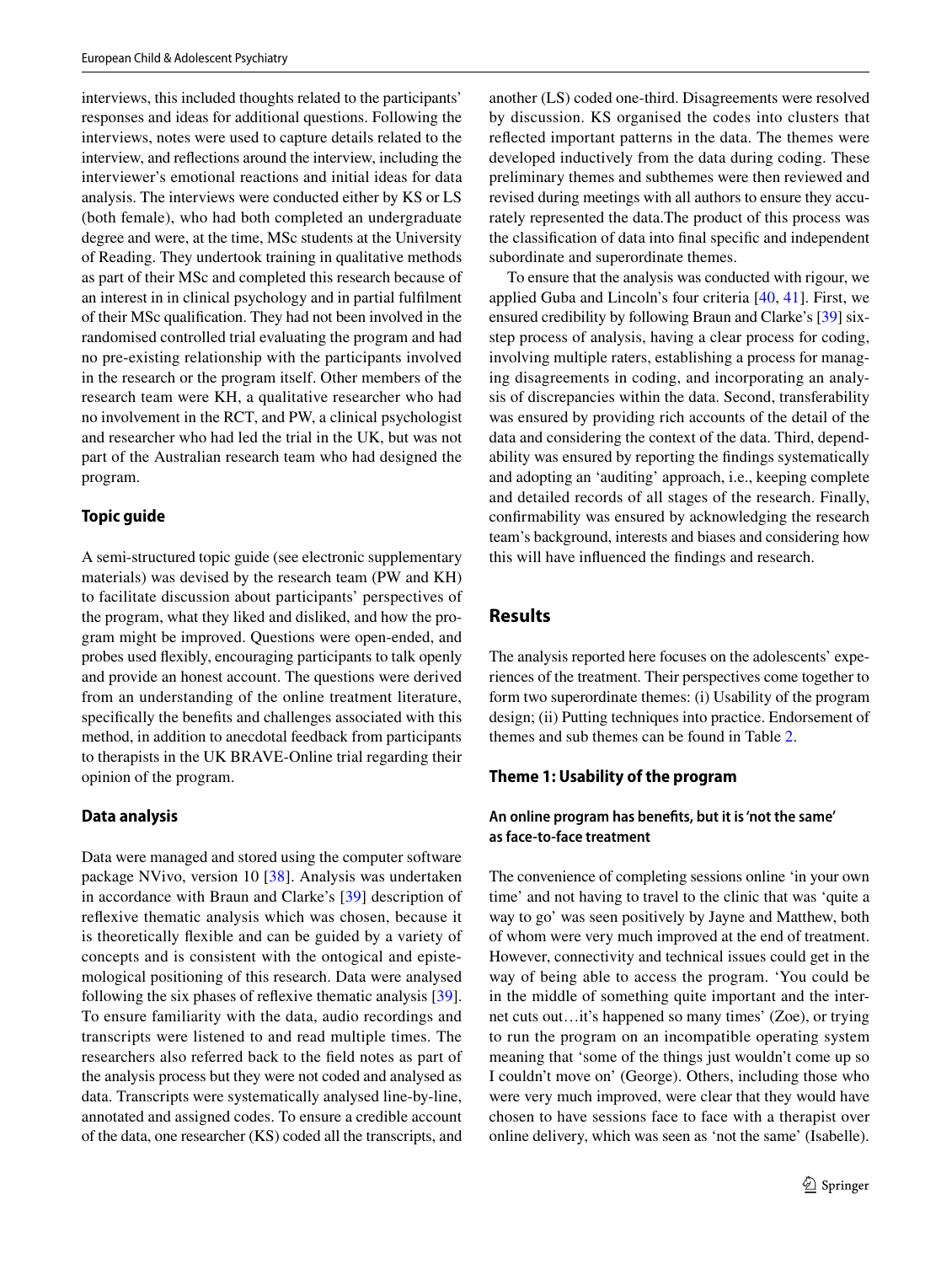*I just don't really like online and stuf…like I used to do online lessons and I just I don't feel like I was really taking it in as much as I would if you were actually, yeah, like real-life speaking to someone.* (Rosie) *I think like the online stuf um was a lot less helpful than actually talking to people about things.* (Becky)

# **A lack of fexibility with format can interfere with engagement**

The length of sessions and the large amount of reading involved was highlighted by the majority of participants. For some, the session length was fne, they liked 'the way it was set out' (Emma) and felt it had the 'right amount of information', particularly if they identifed themselves as 'quite a quick reader' (Chloe) and were highly motivated.

*I was quite like keen to completely commit to it, I really wanted to do it so I think, I don't think I minded putting a lot of time doing that.* (Becky)

For others, however, particularly those who did not consider themselves 'a reading person' (Zoe), the design of the sessions meant that they felt 'held back' (Isabelle), 'weren't taking it in as much' (Rosie), or in some instances, 'none of it went in' (Zoe).

*It's, we don't necessarily like, teenagers, don't really want to be reading a lot.* (Amelia)

The time taken to complete individual activities (e.g., games and problem-solving worksheets) and the overall session length meant that for some, it was experienced as 'quite intense' (Jayne; Isabelle), which meant that they 'got a little bit tired' (Emma), 'started to lose interest a bit' (Rosie) or couldn't 'be bothered' (George; Isabelle) to carry on.

*Took about fve years to do that bit!* (Zoe) *I was like 'oh my gosh, there's like endless boxes. How many boxes are there?'* (Isabelle)

While repetition was built into the program to allow participants to practice and consolidate skills, for some, this was often perceived negatively.

*Because they kept doing it just it got kind of down, cus it just got boring.* (George) *It could have I think been done in a more like concise way.* (Jayne)

The transdiagnostic design of the program meant that it could be helpful 'understanding the diferent types of anxiety' (Oliver), especially for those with comorbid anxiety disorders. However, more commonly, participants felt that learning about anxiety disorders that they did not experience wasn't 'relevant' (Becky), that they 'couldn't relate' (Jayne),

that they did not want to 'learn everything about everyone else's one' (Rosie) and that 'it wasn't that helpful' (Emma), perhaps refecting the low levels of co-morbidity within the sample.

# **The fun aspects are appreciated but the program feels 'a bit young'**

Participants refected on the design of the program and the degree to which they felt it was appropriate for people of their age. It was clear that many of the participants appreciated the aspects of the program designed to be less formal, specifcally the animations and the quizzes, which meant that doing the program was 'not a chore' (Clare).

In a way it probably made me feel a bit better that it *wasn't like, like really serious (…), if it was presented in a like really formal way, I'd have been a bit like, intimidated almost.* (Jayne)

On the whole, it was the younger adolescents (e.g., Chloe; Emma; Amelia, all aged 13) who felt that the style and content of the program was appropriate for their age range, e.g., 'it was really good cus it was like based around my age' (Amelia). However, this was not restricted to younger adolescents—Lana (aged 17) also felt the program was appropriate for her age. Across the age range, the quizzes were seen as 'useful' and a fun way of consolidating the learning to 'keep it in your brain' (Lana).

Although one participant felt that the muscle relaxation was 'a bit more for older people' (Zoe), in all other instances where participants felt that the program was not at the right level, they felt the program was 'quite tailor made to a younger audience' (Isabelle). Aspects that were identifed as being 'a bit young' (George; Rosie), 'babyish' (Clare), 'childish' (Oliver) and 'patronising' (Becky; Jayne) related to the visual images, games, sounds and music, as well as the use of rewards.

*I thought maybe they were again for a slightly younger audience. I think at one point there was a treasure chest.* (Becky)

Interestingly, some young people identifed the program as being aimed at a younger age group 'but at the same time…found it helpful' (Isabelle).

*It got the message across and that was the most important thing.* (Jayne)

However, others found this harder to overlook.

*I think also the thing I was probably a bit oversensitive to the whole kind of, it being for a younger*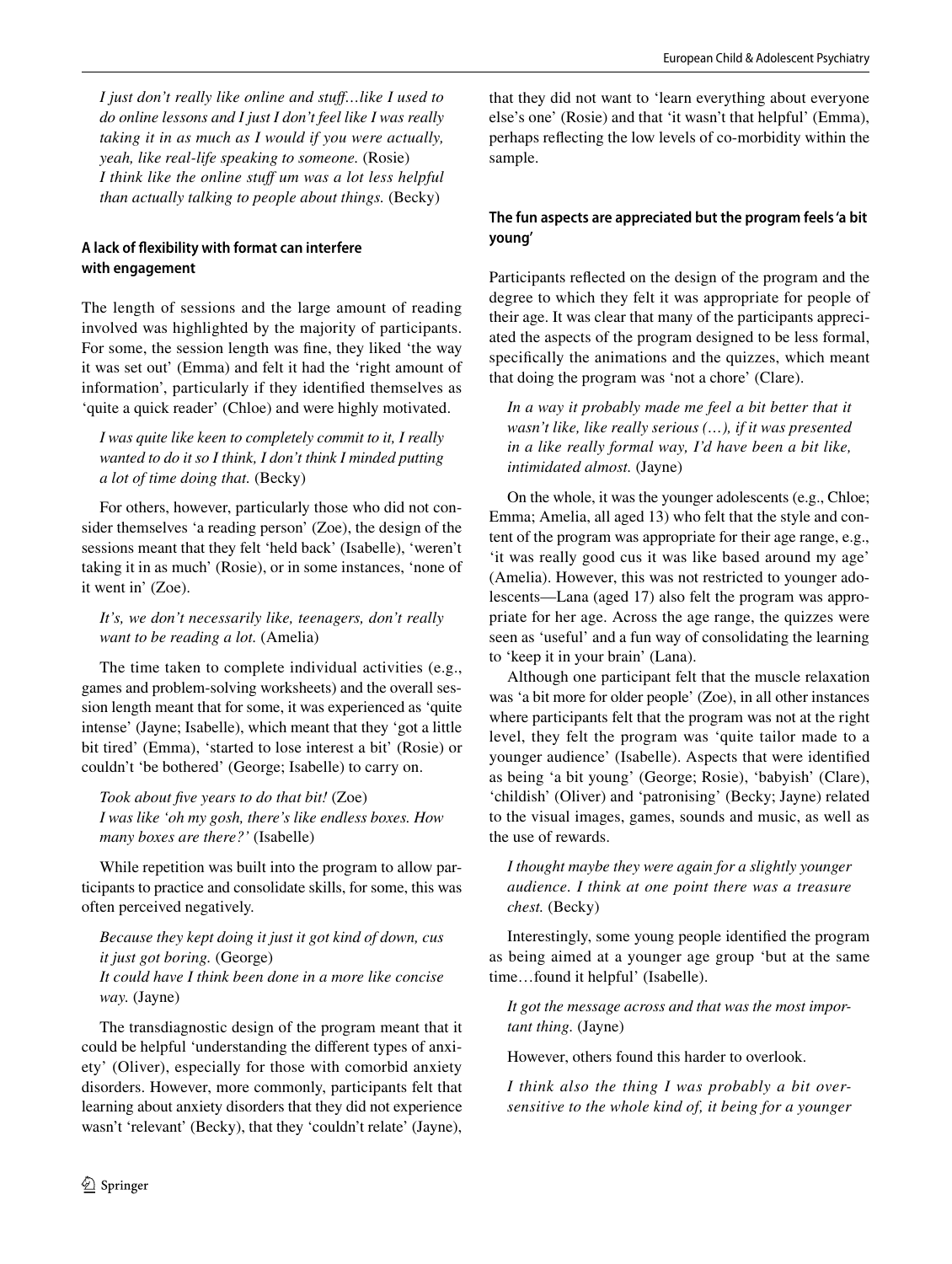*audience thing because I felt a bit silly anyway.* (Becky)

#### **Therapist's support is important**

Almost all the participants valued having a therapist 'just sort of being there' (Lana), 'keeping track of things' (Oliver) and feeling that there was 'some sort of support' (Jayne) to trouble-shoot any difficulties.

*They were always there to email you back like, they were really good if I did need something.* (Rosie) *Having someone else as well that you can talk to about it. Yeah that was good.* (Emma)

Some adolescents did, however, highlight the difficulty of having feedback and any interaction with their therapist *after*, rather than *during*, the session. By the time they got to the end of the session, they would 'be like I can't really remember what I found difficult now' (Rosie). Although participants were generally positive about the content and format of the individualised emails they received from their therapist, one person felt they were 'a bit impersonal' and involved 'just more kind of reading' (Clare) and others 'didn't look' (Oliver) at them.

In general, participants felt it was 'helpful to speak' (George) to their therapist by telephone mid-way through treatment to help devise the exposure hierarchy, although some were 'more scared' (Oliver) doing this over the telephone than email. Having only received emails from their therapist up to this point meant that the phone call could be disconcerting.

*I found that went well but at the same time because I hadn't met the person I was like 'who am I talking to?'* (Isabelle)

Participants reflected on whether speaking via videoconferencing software could make this feel more personal. For some, this 'would be better' (Emma), while for others, this elicited anxiety about needing to 'look okay' (Chloe). Anxiety around therapist contact were not confined to those with social anxiety disorder. Having this session in person was also suggested as being better than a phone call, with 'seeing your therapist more' (Clare) seen as a way to improve the experience of treatment overall.

*Um that you could actually like see what they're um saying and like if they needed to write stuff down then they can write it down for you like if you didn't get it in a certain way.* (Amelia)

#### **Theme 2: Putting techniques into practice**

# **The program provides an opportunity to gain understanding and see things diferently**

Psychoeducation was generally positively received by participants as the 'scientifc perspective' (Jayne) allowed them to develop a 'better understanding' (Lana) of symptoms, challenge associated catastrophic beliefs and enable them to see that they were 'normal' (Chloe; Zoe; Lana), 'not the only person that has it' (Oliver) and feel less 'alone' (Rosie).

*It was just really good learning about like, I don't know, feeling that you're not going, I don't know, not going crazy or going to die.* (Jayne)

This appeared to be particularly important when explaining physical symptomology.

*I kept getting shaky in classes or I'd just get randomly shaky and it's normal, like I didn't know before, I just thought I was really weird.* (Zoe) *Fascinating…yeah cus then you know what starts it so you can try and calm yourself so it doesn't get as bad and you can stay in the situation.* (Oliver)

Nevertheless, some young people (especially those who had had therapy before) felt that they 'already knew' (Emma) the information, suggesting it would be more benefcial for 'someone who's kind of new to it, like doesn't really know what's going on at all' (Rosie).

Cognitive restructuring or 'reality checking' was seen as being a 'useful' (Matthew) strategy for dealing with anxiety, enabling participants to 'put everything in perspective' (Zoe) and see the situation from 'another angle' (Emma). Others reported that they tried to think positively in situations.

*Now like, if I'm worried about things I just think positive and then it just goes away.* (Chloe)

#### **Doing exposure is important, but can be difficult**

Learning about the role of avoidance in maintaining anxiety was seen as important, and participants talked about now being able to recognise when their instinct was to avoid a situation, and instead of avoiding, trying to expose themselves to their fears instead.

*I went to gym and I avoid doing this move because last time I did it I landed on my head and avoiding it made it worse…so I went back to the gym and tried it and it was fne.* (George)

*Once you've done it you don't have to worry.* (Lana)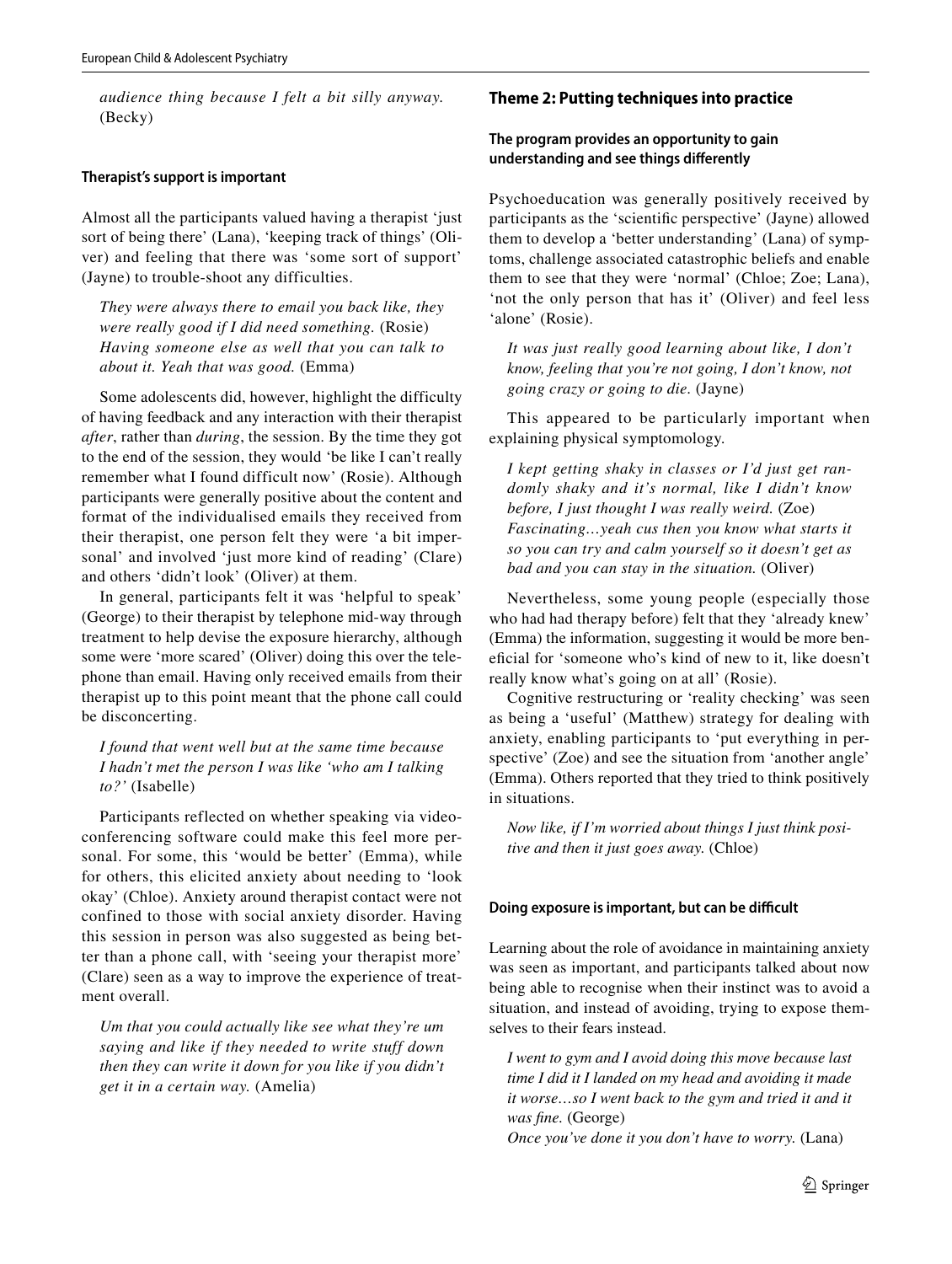Most of the participants refected on how devising an exposure hierarchy within the program and undertaking the steps as homework activities had been helpful ('one of the best bits'—Amelia), enabling them to learn 'it's not actually that bad' (George) and succeed in 'conquering' (Zoe) their fears.

*I just don't like putting my hand up and things like that and that was one of my like steps and I've since that I've put my hand up a lot more…yeah, so it did help.* (Clare)

Breaking it down into steps through the exposure hierarchy was generally seen as helpful.

*It just helped me think of doing things in a better way, not panicking about it, kind of working it out, just doing one step then doing another step, it was easier doing it that way.* (Lana)

Nevertheless, as the exposure was undertaken in the absence of the therapist, it required participants to be 'quite determined' and this could be difficult if you were 'having a bad day' (Rosie). For some, there were difficulties identifying and setting up a meaningful hierarchy, especially for those with generalized anxiety disorder (Matthew; Chloe). Chloe ended up developing an exposure hierarchy with her therapist that was around her 'staying at home on my own which I don't like… and some of my friends don't like it either'. She felt this was 'just to test me' and 'not helpful at all'; this perspective appeared to be shared by her mum, who she reported 'was like, 'do I really have to go out''. It could also be difficult to get the design of the hierarchy right in terms of not making the steps too easy or too difficult, although the therapist's support could help with this.

*I think it was sort of planning a bit too far ahead (…) you don't feel confdent if you do really low things…it gradually helps when you get to harder things I think.* (Oliver)

*That was really helpful (…) cus like, I would have made bigger steps, so yeah she kind of divided them all up.* (Zoe).

# **Support for some components is mixed**

Relaxation was perceived to have been benefcial by some participants (including all three boys) when they felt anxious.

*I often found that the deep breathing was the most useful.* (Matthew)

In particular, participants described using the relaxation CD or strategies to help with difficulties falling asleep (George; Chloe) or to manage stress, such as exams (Oliver). However, around half the participants reported that they 'didn't like it' (Isabelle), were not 'getting much from it' (Emma) or 'just didn't use it' (Jayne).

The use of rewards was also met with mixed responses. For older participants in particular (e.g., Becky, Emma; Chloe), achieving the steps on the exposure hierarchy was rewarding in itself (e.g., 'I just felt proud after doing things' – Oliver) and a reward 'wasn't necessary' (Becky).

*I would like stand in a room with spiders because I wanted to get through my anxiety not because I wanted a reward.* (Chloe)

*When I went on [a ride at theme park] it was rewarding because I felt the thrill of doing it and now I love it.* (George)

This meant that some participants felt that that competing the activity to identify rewards was pointless, 'just me sort of flling in boxes' (Jayne). However, others enjoyed having a reward to aim for, as well as recognising the intrinsic reward of achieving the step (e.g., Oliver; Emma).

*I would have tried to do them anyway, but I still think it was a good thing to have.* (Emma)

For younger participants in particular, there was a feeling that a reward 'gives you something to work towards' (Matthew), acts as an incentive that 'pushed me further' (Amelia) and 'encourages you to do it next time' (Clare). Because completing the exposure steps was 'so hard to do… you want to get something back for it' (Rosie). For some, it even 'got me through the week…gave me something to like look forward to' (Zoe).

# **Discussion**

This study examined adolescents' experiences of a therapistsupported online CBT programme for the treatment of anxiety disorders within CAMHS. Their perspectives formed two themes: (i) usability of the program, and (ii) putting techniques into practice. In relation to the usability of the program, although the convenience of online sessions was recognised as positive, many of the adolescents expressed a preference for face-to-face sessions with a therapist over online sessions with remote therapist support. The length of sessions and the large amount of reading involved was highlighted by most participants, and those who found reading more difficult could struggle with the format. The transdiagnostic nature of the content meant some elements of the programme were seen as less relevant and not benefcial. While many participants appreciated the 'fun' aspect of the program, others (particularly older participants), felt that certain aspects of the program (e.g., visual images, games, sounds and music, use of rewards) were not suitable for their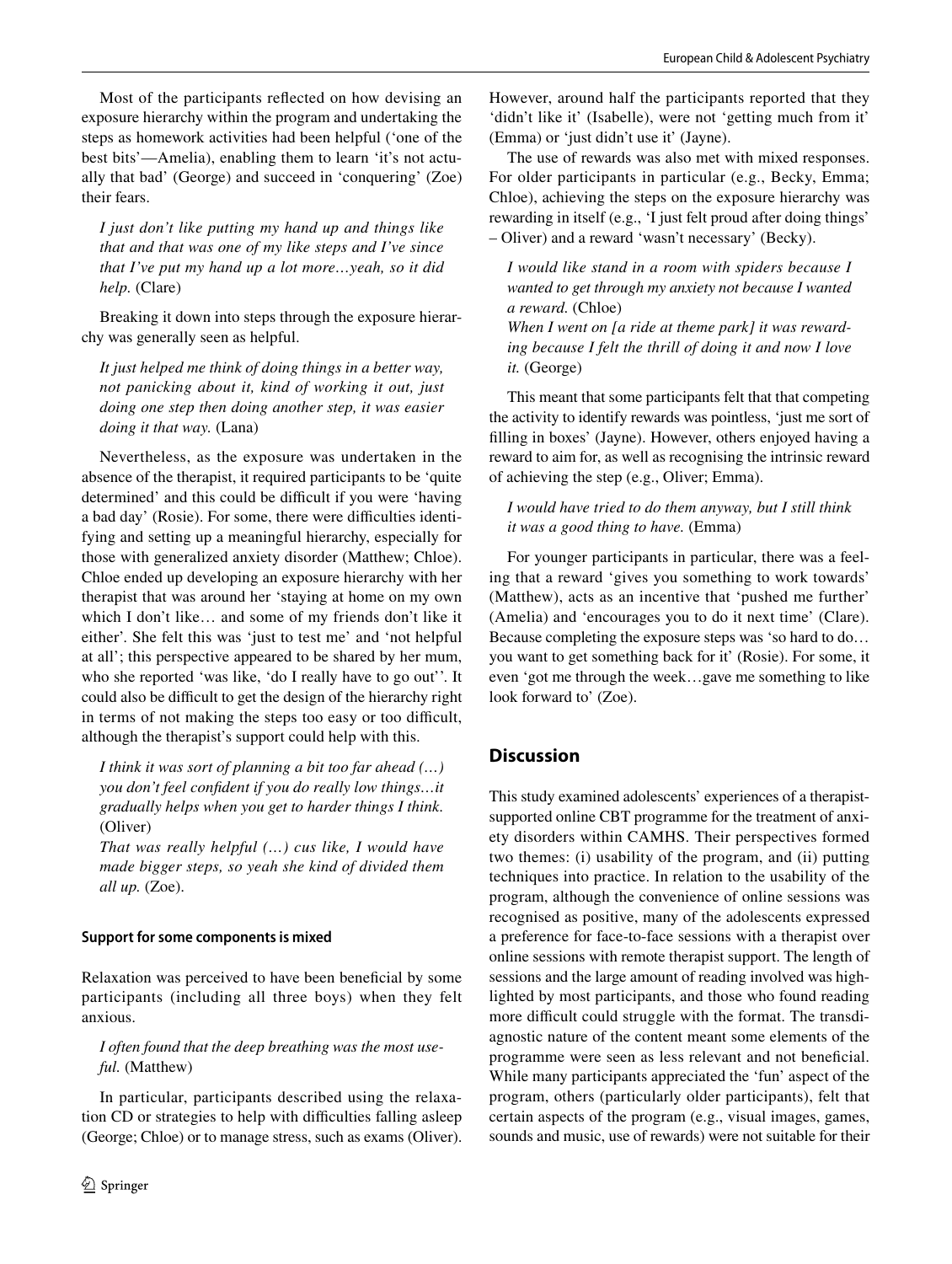age group. Participants valued having the support of a thera pist, but there could be difficulties with the timing and nature of that support. In relation to putting the techniques into practice, psychoeducation and cognitive restructuring were generally seen positively, to better understand symptoms, especially intense bodily sensations, put things in perspec tive and think more 'positively'. However, responses to the use of relaxation and rewards were much more mixed. Most of the participants refected on how devising an exposure hierarchy within the program, breaking tasks into steps and undertaking the steps as homework activities had been help ful. Nevertheless, for some, there were difficulties identifying a focus for exposure and setting up effective and meaningful exposure hierarchies (Table [2](#page-8-0)).

The experiences of the adolescents in relation to the for mat of the treatment program was largely consistent with the broader literature. While there was some recognition of the convenience of the online format, a general preference for face-to-face sessions with a therapist rather than online ses sions has been found in other studies involving adolescents from both CAMHS [[42\]](#page-11-35) and community populations [\[15\]](#page-11-8). In the current study, reasons appeared to relate to perceptions that face-to-face sessions would allow therapists to individu alise content (for anxiety type, developmental level and indi vidual diferences, such as being 'a reader' or not), be more responsive to issues as they arose, and enable adolescents to take in the material better. This mirrors the results of a meta-synthesis of qualitative studies of online treatments for depression and anxiety across the age span [[25\]](#page-11-18), where they identifed the need for programmes to be sensitive and responsive to the individual's clinical needs, personal preferences and current functioning as one of the core themes. Studies with adults (e.g., [[20](#page-11-13)]) have suggested that online programs may have high levels of acceptability, allowing ease of access and (often in contrast to attending face-to-face sessions) enabling individuals to access treatment without having to take time off work. However, it may be that for some adolescents, completing sessions in their own time (i.e., evenings/weekends) alongside homework, outsideschool activities and leisure time is seen as burdensome and they may not consider missing school a problem; interest ingly, Day, Carey and Surgenor [\[43](#page-11-36)] conducted a qualitative study with young people who had been seen in CAMHS and found that several reported being pleased to have avoided unpopular school lessons to attend appointments.

In general, the fndings in relation to the most valued components of treatment was consistent with the current literature in terms of the relative efectiveness of difer ent aspects of treatment. As well as psychoeducation and cognitive restructuring, most of the participants reported that designing an exposure hierarchy and undertaking the exposure steps had been benefcial. Recent quantitative and qualitative studies have demonstrated the importance

| hemes                                                                                | Matthew George Chloe Isabelle Zoe Clare Rosie Lana Emma Oliver Jayne Becky Amelia Total |   |   |   |        |   |   |   |   |   |   |   |          |
|--------------------------------------------------------------------------------------|-----------------------------------------------------------------------------------------|---|---|---|--------|---|---|---|---|---|---|---|----------|
| Theme 1: Usability of the program                                                    |                                                                                         |   |   |   |        |   |   |   |   |   |   |   |          |
| An online programme has benefits, but is not the same as face-to-face treat-<br>ment | ₩                                                                                       | ₩ | ₩ | ⋇ | ⋇      | ₩ |   |   |   | ⋇ | ⋇ | ₩ |          |
| A lack of flexibility with format can interfere with engagement                      | ⋇                                                                                       | ÷ | ⋇ | ⋇ | ⋇      | ¥ |   | ⋇ | ⋇ | ÷ | ÷ | ⋇ |          |
| The fun aspects are appreciated, but the program feels a bit yo                      |                                                                                         | ⋇ | ⋇ | ⋇ | ⋇<br>⋇ | ⋇ | ⋇ |   | ⋇ | ⋇ | ⋇ | ⋇ |          |
| Therapist's support is important                                                     |                                                                                         | ⋇ | ⋇ | ⋇ | ⋇<br>⋇ | ⋇ | ⋇ | ⋇ | ⋇ | ⋇ | ⋇ | ⋇ | $\simeq$ |
| Theme 2: Putting techniques into practice                                            |                                                                                         |   |   |   |        |   |   |   |   |   |   |   |          |
| The program provides an opportunity to gain understanding and see ti<br>differently  | ₩                                                                                       | ⋇ | ₩ |   | ⋇<br>⋇ | ₩ | ⋇ | ⋇ | ⋇ | ⋇ |   | ⋇ |          |
| Doing exposure is important, but can be difficult                                    | ⋇                                                                                       | ⋇ | ⋇ | ⋇ | ×<br>⋇ | ⋇ | ÷ | ⋇ | ⋇ | ÷ | ÷ | ⋇ | ొ        |
| Support for some components is mixed                                                 | ⋇                                                                                       | ⋇ | ⋇ | ⋇ | ⋇<br>⋇ | ⋇ | ⋇ | ⋇ | ⋇ | ⋇ | ⋇ | ⋇ | 3        |
|                                                                                      |                                                                                         |   |   |   |        |   |   |   |   |   |   |   |          |

# <span id="page-8-0"></span>Table 2 Endorsement of themes and subthemes **Table 2** Endorsement of themes and subthemes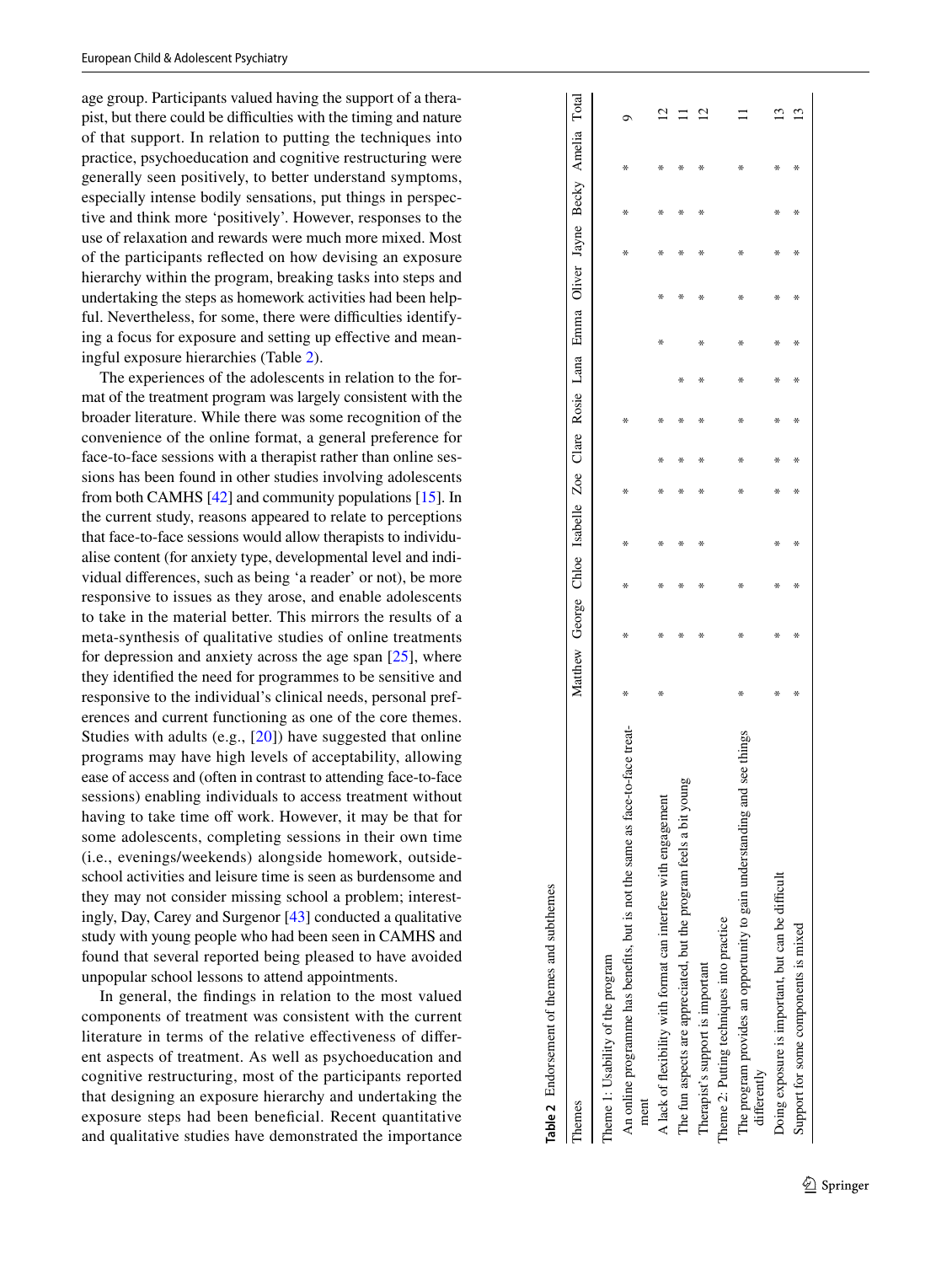of exposure in the treatment of anxiety disorders in young people [[44](#page-11-37)[–47\]](#page-11-38). Nevertheless, designing and undertaking meaningful exposure tasks was not always easy, especially for those with generalized anxiety disorder, where it may have been more difficult to identify situations avoided by the young person. These difficulties may not be confined to online treatment. Taylor et al. [[47](#page-11-38)] also found that the young people in their study who had received face-to-face cognitive therapy for social anxiety disorder reported that exposure (through the form of behavioural experiments) had been the most salient and critical part of the treatment, but also widely reported as difficult for both the young person to complete and for the therapist to deliver. In the current study, participants were more mixed in their views of relaxation, with some reporting that they found it unhelpful. This is consistent with fndings that the presence of relaxation within protocols is associated with less efective treatment [[44,](#page-11-37) [46,](#page-11-39) [48\]](#page-12-2). For those who found relaxation helpful, this appeared to be at specifc times, such as getting sleep or before an exam, suggesting that it is not necessary prior to and during exposure exercises, to be able to tolerate the treatment technique.

#### **Strengths and limitations**

This is a robustly designed study that meets the criteria of the COREQ guidelines for rigorous reporting of qualitative research. Whilst there were diferences in the experiences and perspectives of the adolescents, the themes described were consistent across all participants. We interviewed adolescents being treated within a routine NHS CAMHS setting, who were of a range of ages and primary diagnoses and had varying outcomes in treatment, which provided some diversity within the sample. Nevertheless, all participants took part in a randomised controlled trial and, therefore, are a subsample of those within routine services and as such, may not be typical CAMHS service users. Everyone in this sample had completed at least 80% of the treatment sessions and we were not able to interview any of the nine participants who had dropped out of treatment. It was notable that we were not able to recruit anyone who had a mood disorder prior to treatment (compared to nearly a quarter of the adolescents in the trial) and within this sample, only two of the adolescents had secondary anxiety disorders (compared to over half the adolescents who took part in the treatment trial). A comorbid mood disorder may have an impact on issues such as motivation and engagement with an online program. Perspectives on issues such as the transdiagnostic nature of the program (meaning that some content was irrelevant and not beneficial) may not have been shared by adolescents with comorbid anxiety disorders and, overall, the perspectives of the adolescents in the sample may be more positive than those who did not continue with the program. In addition, the participants who took part in both the trial and the subsequent qualitative interviews, were predominantly White British from relatively high socioeconomic backgrounds, and this is likely to limit generalization to other populations. Going forward, it will be crucial to better understand the experiences and needs of young people with greater psychiatric co-morbidity, greater ethnic diversity and those who have chosen to discontinue online treatments. All participants were interviewed face-to-face and this modality may also have had an impact on their views of the intervention, for example, their views around the benefts of face-to-face versus online sessions. All participants were interviewed after the 6-month follow-up assessment had taken place. Although all were shown the webpages as prompts to help with recall within the interview and some had completed more recent booster sessions following treatment, the gap from fnishing treatment to conducting the interview may have infuenced their ability to accurately recall their experiences. Finally, since this study was carried out, many clinical services have transferred to online modes of treatment delivery as a result of the COVID-19 pandemic. Similarly, adolescents are likely to have experienced lessons delivered remotely when they have not been able to attend school in person. These experiences may have changed how adolescents perceive online treatments and further research is necessary to understand their perspectives in a post-COVID world.

#### **Clinical and research implications**

The fndings have several clinical and research implications. They suggest that while some young people fnd the online format acceptable and efective, for others, especially where there are barriers to access (e.g., poor Wi-Fi, lack of devices, difficulties with concentration, reading or motivation difficulties), alternatives should be available. This is particularly important to consider given that as a result of the COVID-19 pandemic, many clinical services have moved to ofering therapy remotely to individuals. As highlighted by the #iCBTLorentz Workshop Group [\[24](#page-11-17)], in the development of new online treatments, user engagement and the use of co-design is crucial from the outset to ensure that programs meet the needs of their users and have high levels of acceptability. There are huge challenges in designing a program that is acceptable and efective across anxiety disorders and with both younger and older adolescents and it may be that a 'one size fts all' approach simply cannot meet the needs of all individuals. Rather than following a linear program structure, there may be benefts to a structure that allows greater fexibility and responsiveness. This may involve modules which may be selected by either the young person or the therapist that suit their specifc concerns or developmental needs. Modules could involve content that relates to particular anxiety disorders or comorbid difficulties, or treatment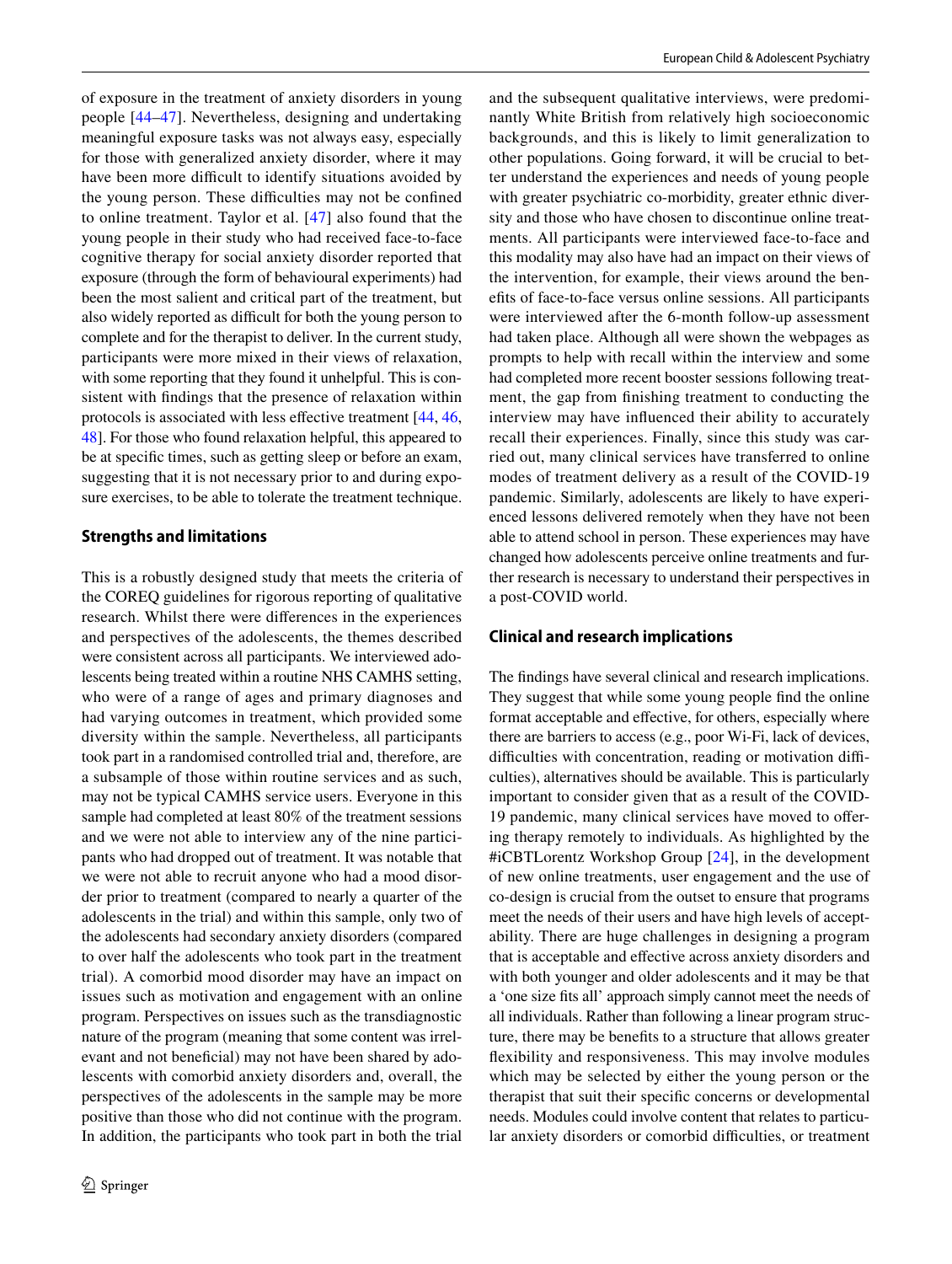components that vary in their appeal depending on development/age or personal preference (e.g., rewards, games, etc.). Given the issues around reading, it will also be important to ensure that the overall program ensures that adolescents can access the material and remain engaged. Finally, it will be important to consider how best to involve the therapist in ways that meet the needs of young people and allow them to be responsive to problems as they arise.

# **Conclusions**

Online treatments provide an opportunity to increase access to evidence-based treatment for anxiety disorders in adolescents. This has been particularly evident over the past year as services have looked to ways to ofer therapy remotely to individuals during the COVID-19 pandemic. Our fndings highlight the potential utility for online treatments delivered with therapist support. However, they also highlight how issues with both the format and treatment components can impact the acceptability of a program. As such, further work is warranted to improve the acceptability of online treatments for adolescents with anxiety disorders.

**Supplementary Information** The online version contains supplementary material available at<https://doi.org/10.1007/s00787-021-01903-6>.

**Acknowledgements** P.W. was supported by a Medical Research Council (MRC) Clinical Research Training Fellowship (G1002011) for this research, and is currently supported by an NIHR Postdoctoral Research Fellowship (PDF-2016-09-092). The study was supported by the National Institute for Health Research (NIHR) Clinical Research Network. The views expressed in this publication are those of the authors and not necessarily those of the NIHR, NHS or the UK Department of Health and Social Care. The NIHR had no involvement in any aspect of this paper. The authors would like to thank the adolescents and their families who took part in this research for their help, as well as Professor Sue Spence, Dr Sonja March and colleagues for making the BRAVE for Teenagers-ONLINE program available for this study. The authors would also like to thank staff from BHFT CAMHS Anxiety & Depression Pathway and the AnDY Research Unit who supported this research. Research materials can be accessed by contacting the corresponding author. The authors have declared that they have no competing or potential conficts of interest.

**Author contributions** All authors contributed to the study conception and design. Material preparation and data collection were performed by KS and LS. All authors contributed to the analysis. The frst draft of the manuscript was written by KS and PW and all authors commented on previous versions of the manuscript. All authors read and approved the fnal manuscript.

**Funding** PW was supported by a Medical Research Council (MRC) Clinical Research Training Fellowship (G1002011) for this research and is currently supported by an NIHR Postdoctoral Research Fellowship (PDF-2016-09-092). The study was supported by the National Institute for Health Research (NIHR) Clinical Research Network. The views expressed in this publication are those of the authors and not necessarily those of the NIHR, NHS or the UK Department of Health and Social Care. The NIHR had no involvement in any aspect of this paper. KS and LS undertook this research as part of their MSc at the University of Reading.

**Availability of data and materials** Research materials can be accessed by contacting the corresponding author.

**Code availability** Not applicable.

# **Declarations**

**Conflict of interest** The authors have no competing or potential conflicts of interest.

**Ethics approval** Ethical approval for the study was granted by the National Research Ethics Committee London—Brent (reference: 12/ LO/0119) and the University of Reading Research Ethics Committee.

**Consent to participate** Written consent was provided from parents. Young people aged 13–15 years provided written assent and those aged 16–18 years provided written consent.

**Consent for publication** Consent for publication was provided from parents and young people.

**Open Access** This article is licensed under a Creative Commons Attribution 4.0 International License, which permits use, sharing, adaptation, distribution and reproduction in any medium or format, as long as you give appropriate credit to the original author(s) and the source, provide a link to the Creative Commons licence, and indicate if changes were made. The images or other third party material in this article are included in the article's Creative Commons licence, unless indicated otherwise in a credit line to the material. If material is not included in the article's Creative Commons licence and your intended use is not permitted by statutory regulation or exceeds the permitted use, you will need to obtain permission directly from the copyright holder. To view a copy of this licence, visit<http://creativecommons.org/licenses/by/4.0/>.

# **References**

- <span id="page-10-0"></span>1. Polanczyk GV et al (2015) Annual research review: A meta-analysis of the worldwide prevalence of mental disorders in children and adolescents. J Child Psychol Psychiatry 56(3):345–365
- <span id="page-10-1"></span>Sadler K, et al (2018) Mental health of children and young people in England, 2017: Trends and characteristics. Health and Social Care Information Centre: Leeds, UK. [https://digital.nhs.uk/data](https://digital.nhs.uk/data-and-information/publications/statistical/mental-health-of-children-and-young-people-in-england/2017/2017#)[and-information/publications/statistical/mental-health-of-child](https://digital.nhs.uk/data-and-information/publications/statistical/mental-health-of-children-and-young-people-in-england/2017/2017#) [ren-and-young-people-in-england/2017/2017#](https://digital.nhs.uk/data-and-information/publications/statistical/mental-health-of-children-and-young-people-in-england/2017/2017#)
- <span id="page-10-2"></span>3. Costello EJ, Copeland W, Angold A (2011) Trends in psychopathology across the adolescent years: What changes when children become adolescents, and when adolescents become adults? J Child Psychol Psychiatry 52(10):1015–1025
- <span id="page-10-3"></span>4. Waite P, Creswell C (2014) Children and adolescents referred for treatment of anxiety disorders: diferences in clinical characteristics. J Afect Disord 167:326–332
- <span id="page-10-4"></span>5. de Lijster JM et al (2018) Social and academic functioning in adolescents with anxiety disorders: a systematic review. J Afect Disord 230:108–117
- <span id="page-10-5"></span>6. Woodward LJ, Fergusson DM (2001) Life course outcomes of young people with anxiety disorders in adolescence. J Am Acad Child Adolesc Psychiatry 40(9):1086–1093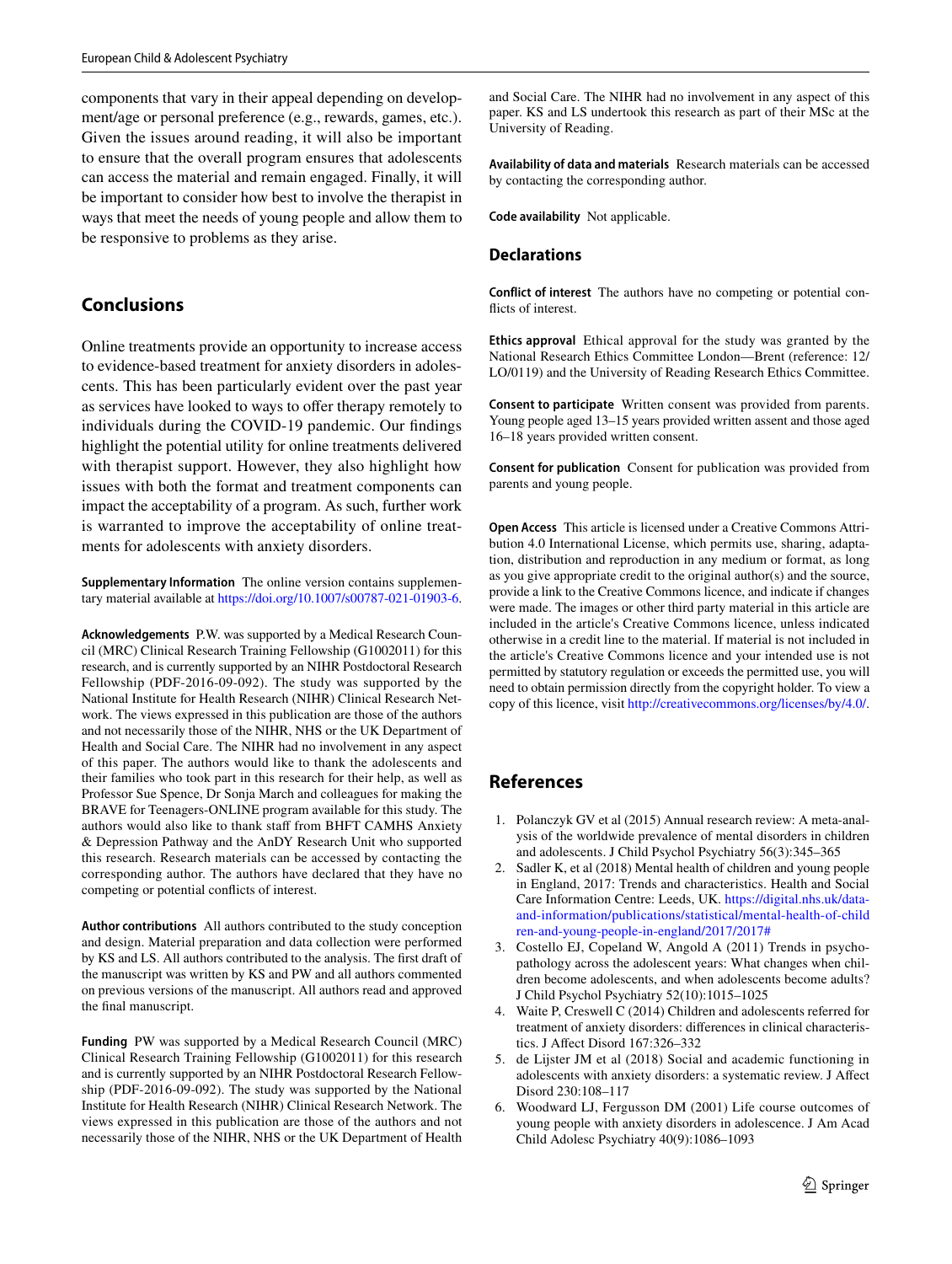- <span id="page-11-0"></span>7. NICE (2013) Social anxiety disorder: recognition, assessment and treatment (CG159).<https://www.nice.org.uk/guidance/cg159>
- <span id="page-11-1"></span>8. Kendall PC and Hedtke KA (2006) The Coping Cat Workbook (3rd Edition). Workbook Publishing Inc: Ardmore, Pennsylvania
- <span id="page-11-2"></span>9. Kendall PC (2002) The C.A.T. Project Manual: For the Cognitive-Behavioral Treatment of Anxious Adolescents. Workbook Publishing Inc: Ardmore, Pennsylvania
- <span id="page-11-3"></span>10. James AC et al (2020) Cognitive behavioural therapy for anxiety disorders in children and adolescents. Cochrane Database Syst Rev.<https://doi.org/10.1002/14651858.CD013162.pub2>
- <span id="page-11-4"></span>11. Merikangas KR et al (2011) Service utilization for lifetime mental disorders in U.S. adolescents: results of the National Comorbidity Survey-Adolescent Supplement (NCS-A). J Am Acad Child Adolescent Psychiatry 50(1):32–45
- <span id="page-11-5"></span>12. Lawrence D et al (2016) Key fndings from the second Australian child and adolescent survey of mental health and wellbeing. Aust N Z J Psychiatry 50(9):876–886
- <span id="page-11-6"></span>13. Radez J et al (2020) Why do children and adolescents (not) seek and access professional help for their mental health problems? A systematic review of quantitative and qualitative studies. Eur Child Adolescent Psychiatry. [https://doi.org/10.1007/](https://doi.org/10.1007/s00787-019-01469-4) [s00787-019-01469-4](https://doi.org/10.1007/s00787-019-01469-4)
- <span id="page-11-7"></span>14. Golberstein E, Wen H, Miller BF (2020) Coronavirus disease 2019 (COVID-19) and mental health for children and adolescents. JAMA Pediatr.<https://doi.org/10.1001/jamapediatrics.2020.1456>
- <span id="page-11-8"></span>15. Sweeney GM et al (2019) Logging into therapy: adolescent perceptions of online therapies for mental health problems. Internet Interv 15:93–99
- <span id="page-11-9"></span>16. Jolstedt M et al (2018) Implementation of internet-delivered CBT for children with anxiety disorders in a rural area: a feasibility trial. Internet Interv 12:121–129
- <span id="page-11-10"></span>17. Sharma A et al (2020) Implementation of home-based telemental health in a large child psychiatry department during the COVID-19 crisis. J Child Adolesc Psychopharmacol 30(7):404–413
- <span id="page-11-11"></span>18. Learmonth D et al (2008) The role of computer-aided psychotherapy within an NHS CBT specialist service. Couns Psychother Res 8(2):117–123
- <span id="page-11-12"></span>19. Pennant ME et al (2015) Computerised therapies for anxiety and depression in children and young people: a systematic review and meta-analysis. Behav Res Ther 67:1–18
- <span id="page-11-13"></span>20. Schneider J et al (2014) Acceptability of online self-help to people with depression: users' views of MoodGYM versus informational websites. J Med Int Res 16(3):e90
- <span id="page-11-14"></span>21. Spence SH et al (2006) BRAVE for Teenagers-ONLINE: an Internet based program for adolescents with anxiety. University of Queensland, Brisbane
- <span id="page-11-15"></span>22. Spence SH et al (2011) A randomized controlled trial of online versus clinic-based CBT for adolescent anxiety. J Consult Clin Psychol 79(5):629–642
- <span id="page-11-16"></span>23. Waite P, Marshall T, Creswell C (2019) A randomized controlled trial of internet-delivered cognitive behaviour therapy for adolescent anxiety disorders in a routine clinical care setting with and without parent sessions. Child Adolescent Mental Health 24(3):242–250
- <span id="page-11-17"></span>24. Hill C et al (2018) Navigating the development and dissemination of internet cognitive behavioral therapy (iCBT) for anxiety disorders in children and young people: a consensus statement with recommendations from the# iCBTLorentz Workshop Group. Internet Interv 12:1–10
- <span id="page-11-18"></span>25. Knowles S et al (2014) Qualitative meta-synthesis of user experience of computerised therapy for depression and anxiety. PLoS ONE 9(1):e84323
- <span id="page-11-19"></span>26. Bradley KL, Robinson LM, Brannen CL (2012) Adolescent helpseeking for psychological distress, depression, and anxiety using an internet program. Int J Ment Health Promot 14(1):23–34
- <span id="page-11-20"></span>27. Iloabachie C et al (2011) Adolescent and parent experiences with a primary care/Internet-based depression prevention intervention (CATCH-IT). Gen Hosp Psychiatry 33(6):543–555
- <span id="page-11-21"></span>28. Shaw RL, Larkin M, Flowers P (2014) Expanding the evidence within evidence-based healthcare: thinking about the context, acceptability and feasibility of interventions. BMJ Evidence-Based Med 19(6):201–203
- <span id="page-11-22"></span>29. Medical Research Council (Great Britain) Health Services and Public Health Research Board (2000) A framework for development and evaluation of RCTs for complex interventions to improve health. Medical Research Council. [https://mrc.ukri.org/](https://mrc.ukri.org/documents/pdf/rcts-for-complex-interventions-to-improve-health/) [documents/pdf/rcts-for-complex-interventions-to-improve-health/](https://mrc.ukri.org/documents/pdf/rcts-for-complex-interventions-to-improve-health/)
- <span id="page-11-23"></span>30. O'Cathain A et al (2015) Maximising the impact of qualitative research in feasibility studies for randomised controlled trials: guidance for researchers. Pilot Feasibility Stud. [https://doi.org/](https://doi.org/10.1186/s40814-015-0026-y) [10.1186/s40814-015-0026-y](https://doi.org/10.1186/s40814-015-0026-y)
- <span id="page-11-24"></span>31. Tong A, Sainsbury P, Craig J (2007) Consolidated criteria for reporting qualitative research (COREQ): a 32-item checklist for interviews and focus groups. Int J Qual Health Care 19(6):349–357
- <span id="page-11-25"></span>32. American Psychiatric Association (2000) Diagnostic and statistical manual of mental disorders, 4th edn. American Psychiatric Association, Washington
- <span id="page-11-27"></span>33. Silverman WK, Albano AM (1996) The anxiety disorders interview schedule for DSM-IV—child and parent versions. Psychological Corporation, San Antonio
- <span id="page-11-26"></span>34. Braun V, Clarke V (2013) Successful qualitative research: a practical guide for beginners. Sage, London
- <span id="page-11-28"></span>35. Silverman WK, Saavedra LM, Pina AA (2001) Test-retest reliability of anxiety symptoms and diagnoses with the anxiety disorders interview schedule for DSM-IV: child and parent versions. J Am Acad Child Adolesc Psychiatry 40:937–944
- <span id="page-11-29"></span>36. Mannay D (2016) Visual, narrative and creative research methods: application, refection and ethics. Routledge, Abingdon
- <span id="page-11-30"></span>37. Sibeoni J et al (2017) Photo-elicitation with adolescents in qualitative research: an example of its use in exploring family interactions in adolescent psychiatry. Child Adolesc Psychiatry Ment Health 11(1):1–11
- <span id="page-11-31"></span>38. Castleberry A (2014) NVivo 10 [software program]. Version 10. QSR International 2012. Am J Pharm Educ. [https://doi.org/10.](https://doi.org/10.5688/ajpe78125) [5688/ajpe78125](https://doi.org/10.5688/ajpe78125)
- <span id="page-11-32"></span>39. Braun V, Clarke V (2006) Using thematic analysis in psychology. Qual Res Psychol 3(2):77–101
- <span id="page-11-33"></span>40. Lincoln YS, Guba EG (1985) Naturalistic inquiry. Sage, California
- <span id="page-11-34"></span>41. Guba EG, Lincoln YS, Denzin NK (1994) Handbook of qualitative research. Sage, California, pp 105–117
- <span id="page-11-35"></span>42. Stallard P, Velleman S, Richardson T (2010) Computer use and attitudes towards computerised therapy amongst young people and parents attending child and adolescent mental health services. Child Adolesc Mental Health 15(2):80–84
- <span id="page-11-36"></span>43. Day C, Carey M, Surgenor T (2006) Children's key concerns: Piloting a qualitative approach to understanding their experience of mental health care. Clin Child Psychol Psychiatry 11(1):139–155
- <span id="page-11-37"></span>44. Ale CM et al (2015) Components of cognitive behavioral therapy related to outcome in childhood anxiety disorders. Clin Child Fam Psychol Rev 18(3):240–251
- 45. Peris TS et al (2015) Trajectories of change in youth anxiety during cognitive-behavior therapy. J Consult Clin Psychol 83(2):239
- <span id="page-11-39"></span>46. Whiteside SP et al (2020) A meta-analysis to guide the enhancement of CBT for childhood anxiety: exposure over anxiety management. Clin Child Fam Psychol Rev 23(1):102–121
- <span id="page-11-38"></span>47. Taylor L et al (2021) Delivering cognitive therapy for adolescent social anxiety disorder in NHS CAMHS: a qualitative analysis of the experiences of young people, their parents and